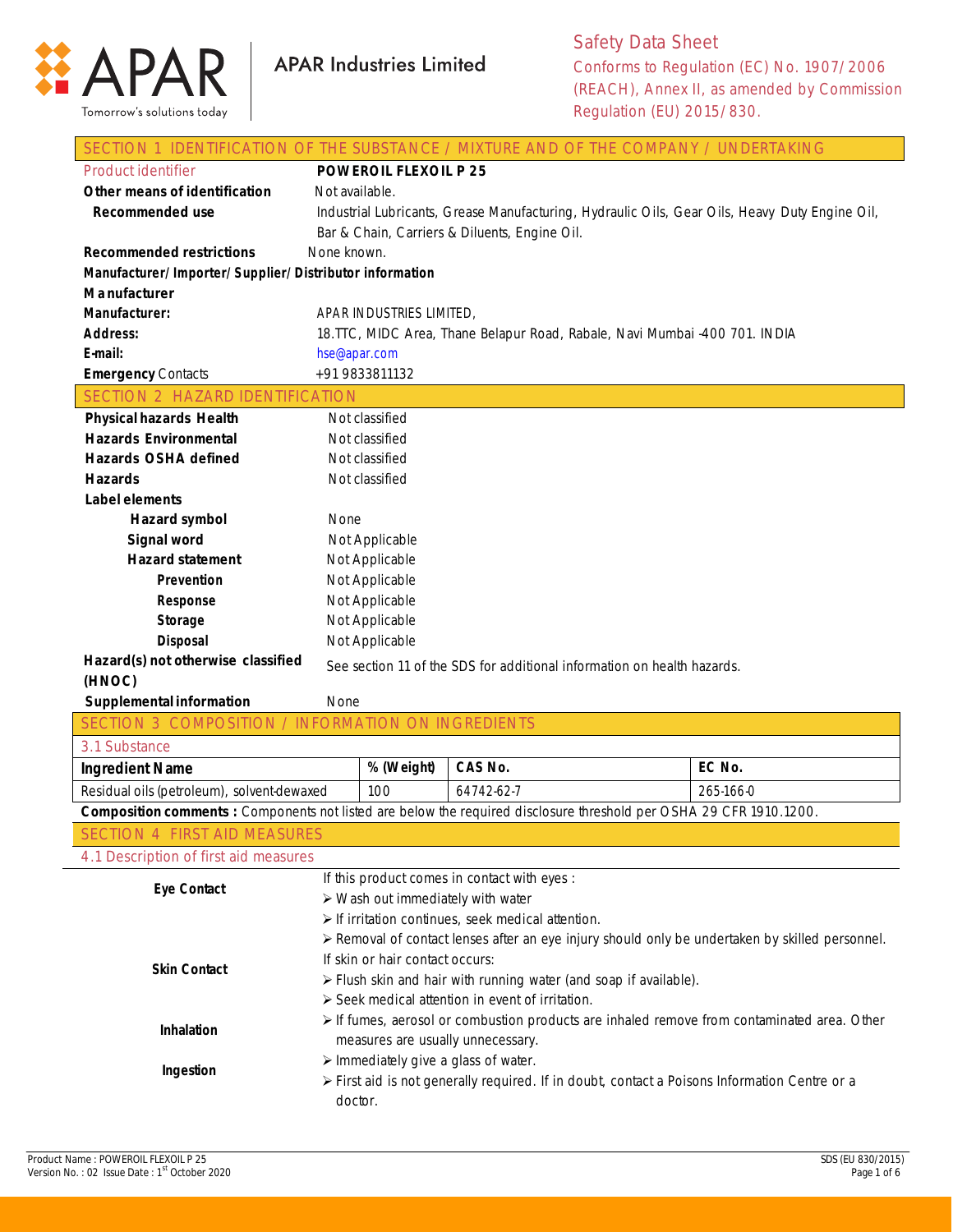

| 4.2 Most important symptoms and effects, both acute and delayed         |                                                                                                                         |
|-------------------------------------------------------------------------|-------------------------------------------------------------------------------------------------------------------------|
| See section 11                                                          |                                                                                                                         |
|                                                                         | 4.3 Indication of any immediate medical attention and special treatment needed                                          |
| Treat symptomatically.                                                  |                                                                                                                         |
| <b>SECTION 5 FIRE FIGHTING MEASURES</b>                                 |                                                                                                                         |
| 5.1 Extinguishing media                                                 |                                                                                                                         |
| > Dry chemicals Powder.                                                 |                                                                                                                         |
| $\triangleright$ Foam.                                                  |                                                                                                                         |
| >BCF (where regulations permit).                                        |                                                                                                                         |
| $\triangleright$ Carbon dioxide (CO2).                                  |                                                                                                                         |
| $\triangleright$ Water spray or fog $-$ Large fires only.               |                                                                                                                         |
| 5.2 Special hazards arising from the substrate or mixture               |                                                                                                                         |
| Fire incompatibility                                                    | > Avoid contamination with oxidizing agents i.e. nitrates, oxidizing acids, chlorine acids,                             |
|                                                                         | chlorine bleaches, pool chlorine etc. as ignition may results.                                                          |
| 5.3 Advice for firefighters                                             |                                                                                                                         |
| Fire fighting                                                           | > Alert Fire Brigade and tell them location and nature of hazard.                                                       |
|                                                                         | > Wear full body protective clothing with breathing apparatus.                                                          |
| <b>SECTION 6 ACCIDENTAL RELEASE MEASURES</b>                            |                                                                                                                         |
| 6.1 Personal precautions, protective equipment and emergency procedures |                                                                                                                         |
| See section 8                                                           |                                                                                                                         |
| 6.2 Environmental precautions                                           |                                                                                                                         |
| See section 12                                                          |                                                                                                                         |
| 6.3 Methods and material for containment and cleaning up                |                                                                                                                         |
|                                                                         | $\triangleright$ Remove all ignitions sources.                                                                          |
|                                                                         | $\triangleright$ Clean up all spills immediately.                                                                       |
| <b>Minor spills</b>                                                     | > Avoid breathing vapours and contact with skin and eyes.                                                               |
|                                                                         | > Control personal contact with the substance, by using protective equipment.                                           |
|                                                                         | > Contain and absorb spill with sand, earth, inert material or vermiculite.                                             |
|                                                                         | > Wipe up. Place in a suitable, labelled container for waste disposal.                                                  |
| <b>SECTION 7 HANDLING AND STORAGE</b>                                   |                                                                                                                         |
| 7.1 Precautions for safe handling                                       |                                                                                                                         |
|                                                                         | > Avoid all personal contact, including inhalation.                                                                     |
|                                                                         | > Wear protective clothing when risk of exposure occurs.                                                                |
|                                                                         | $\triangleright$ Use in a well-ventilated area.                                                                         |
|                                                                         | > Prevent concentration in hollows and sumps.                                                                           |
|                                                                         | > DO NOT enter confined spaces until atmosphere has been checked.<br>> Avoid smoking, naked lights or ignition sources. |
|                                                                         | > Avoid contact with incompatible materials. When handling, DO NOT eat, drink or smoke.                                 |
| <b>Safe Handling</b>                                                    | ≻ Keep containers securely sealed when not in use. Avoid physical damage to containers.                                 |
|                                                                         | > Always wash hands with soap and water after handling.                                                                 |
|                                                                         | > Work clothes should be laundered separately.                                                                          |
|                                                                         | > Use good occupational work practice.                                                                                  |
|                                                                         | > Observe manufacturer's storage and handling recommendations contained within this SDS.                                |
|                                                                         | Atmosphere should be regularly checked against established exposure standards to ensure                                 |
|                                                                         | safe working conditions.                                                                                                |
| Fire and explosion protection                                           | See section 5                                                                                                           |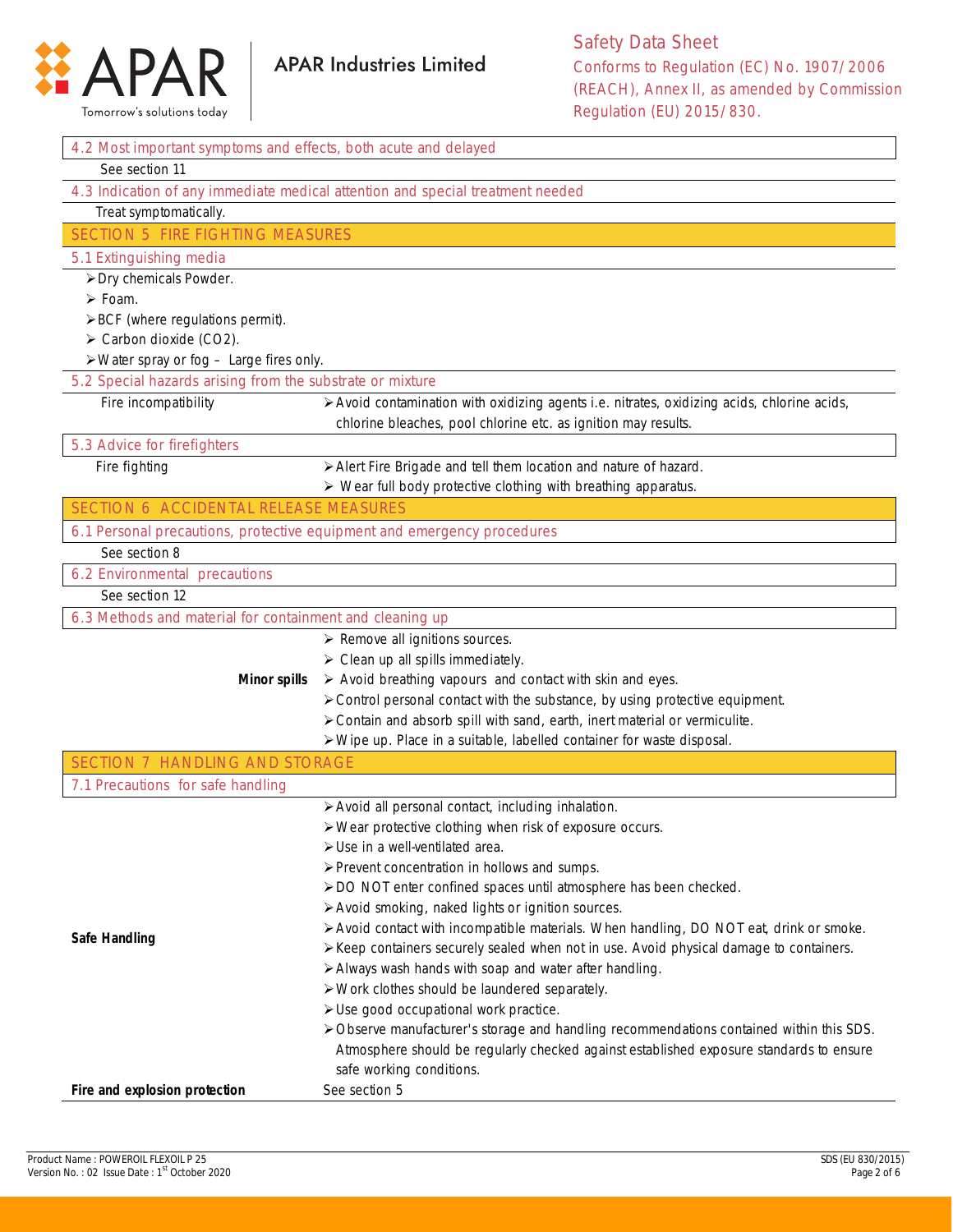

| 7.2 Conditions for safe storage, including any in compatibilities |                                                                 |  |
|-------------------------------------------------------------------|-----------------------------------------------------------------|--|
| Suitable container                                                | $\triangleright$ Metal can or drum                              |  |
|                                                                   | $\triangleright$ Packaging as recommended by manufacturer.      |  |
|                                                                   | > Check all containers are clearly labeled and free from leaks. |  |
| Storage incompatibility                                           | Avoid reaction with oxidizing agents.                           |  |
| 7.3 Specific end use(s)                                           | Not available                                                   |  |

## SECTION 8 EXPOSURE CONTROLS / PERSONAL PROTECTION

**Occupational exposure limits** No exposure limits noted for ingredient(s).

**Biological limit values** No biological exposure limits noted for the ingredient(s).

**Appropriate engineering controls** Adequate ventilation should be provided whenever the material is heated or mists are generated. Provide adequate ventilation, including appropriate local extraction, to ensure that the defined occupational exposure limit is not exceeded.

## **Individual protection measures, such as personal protective equipment**

 **Eye/face protection :** Goggles/face shield are recommended.

 **Hand protection** : Chemical resistant gloves are recommended. If contact with forearms is likely wear gauntlet style gloves.

**Other** : Chemical/oil resistant clothing is recommended. Launder contaminated clothing before reuse.

 **Respiratory protection :** Under normal conditions, respirator is not normally required.

 **Thermal hazards :** Not available.

**General hygiene considerations** Always observe good personal hygiene measures, such as washing after handling the material and before eating, drinking, and/or smoking. Routinely wash work clothing to remove contaminants.

| Discard contaminated footwear that cannot be cleaned |  |
|------------------------------------------------------|--|
|------------------------------------------------------|--|

|  | SECTION 9 PHYSICAL AND CHEMICAL PROPERTIS |
|--|-------------------------------------------|
|  |                                           |

| Appearance                        |                                                                              |
|-----------------------------------|------------------------------------------------------------------------------|
| Physical state                    | : Liquid. [Viscous liquid.]                                                  |
| Color                             | : Amber.                                                                     |
| Odor                              | : Characteristic Hydrocarbon.                                                |
| Odor threshold                    | : Not available.                                                             |
| рH                                | : Not available.                                                             |
| Melting point/Freezing Point      | $:3^{\circ}\mathrm{C}$                                                       |
| Boiling point                     | $: >400^{\circ}$ C                                                           |
| Flash point                       | : Open cup: >270°C [Cleveland.]                                              |
| Evaporation rate                  | : Not available.                                                             |
| Flammability (solid, gas)         | : Not available.                                                             |
| Lower and upper explosive         | : Not available.                                                             |
| (flammable) limits                |                                                                              |
| Vapor pressure                    | : Not available.                                                             |
| Vapor density                     | : Not available.                                                             |
| Density                           | : 0.880 to 0.900 gm/ml at 29.5°C                                             |
| Solubility                        | : Insoluble in the following materials: cold water and hot water.            |
| Partition coefficient: n- octanol | : Not Available                                                              |
| Auto-ignition temperature         | : Not available.                                                             |
| Decomposition temperature         | : Not available.                                                             |
| Viscosity                         | : Kinematic (40°C (104°F)): 4.40 to 5.10 cm <sup>2</sup> /s (440 to 510 cSt) |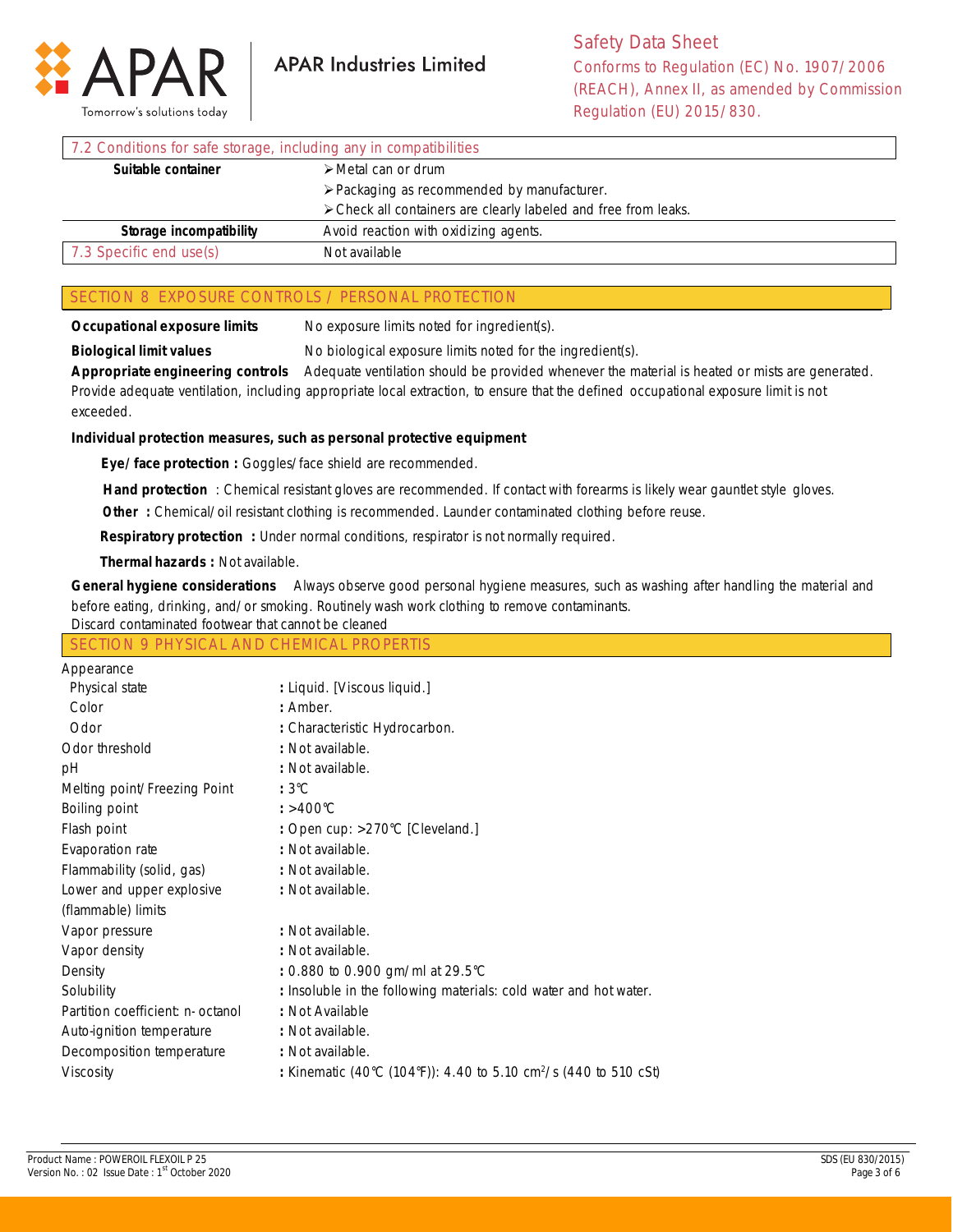

## SECTION 10 STABILITY AND REACTIVITY

| Reactivity                                    | The product is stable and non-reactive under normal conditions of use, storage and transport                                                                                                             |
|-----------------------------------------------|----------------------------------------------------------------------------------------------------------------------------------------------------------------------------------------------------------|
| Chemical stability                            | Stable                                                                                                                                                                                                   |
| Possibility of hazardous reactions            | Hazardous polymerization does not occur.                                                                                                                                                                 |
| Conditions to avoid                           | Heat, flames and sparks. Avoid temperatures exceeding the flash point.                                                                                                                                   |
| Incompatible materials                        | Strong oxidizing agents.                                                                                                                                                                                 |
| Hazardous decomposition products              | Upon decomposition, this product emits carbon monoxide, carbon dioxide and/or low molecular weight<br>hydrocarbons.                                                                                      |
| SECTION 11 TOXICOLOGICAL INFORMATION          |                                                                                                                                                                                                          |
| Information on likely routes of exposure      |                                                                                                                                                                                                          |
| Ingestion                                     | May cause gastrointestinal discomfort if swallowed. Do not induce vomiting. Vomiting may<br>increase risk of product aspiration.                                                                         |
| Inhalation                                    | May be harmful if inhaled. However, this product does not currently meet the criteria for<br>classification.                                                                                             |
| Skin contact                                  | Frequent or prolonged contact may defat and dry the skin, leading to discomfort and<br>dermatitis                                                                                                        |
| Eye contact                                   | May be irritating to eyes.                                                                                                                                                                               |
| Symptoms related to the physical,             | Not available.                                                                                                                                                                                           |
| chemical and toxicological                    |                                                                                                                                                                                                          |
| characteristics                               |                                                                                                                                                                                                          |
| Information on toxicological effects          |                                                                                                                                                                                                          |
| Acute toxicity                                | Not classified                                                                                                                                                                                           |
| Skin corrosion/irritation                     | Not classified. May cause defatting of the skin, but is neither an irritant nor a sensitizer.                                                                                                            |
| Serious eye damage/eye irritation             | Not classified                                                                                                                                                                                           |
| Respiratory or skin sensitization Respiratory |                                                                                                                                                                                                          |
| sensitization                                 | Not classified                                                                                                                                                                                           |
| Skin sensitization                            | Not classified                                                                                                                                                                                           |
| Germ cell mutagenicity                        | Non-mutagenic based on Modified Ames Assay                                                                                                                                                               |
| Carcinogenicity                               | This product is not considered to be a carcinogen by IARC, ACGIH, NTP, or OSHA. Meets EU<br>requirement of less than 3% (w/w) DMSO extract for total polycyclic aromatic compound (PAC)<br>using IP 346. |
|                                               | US. OSHA Specifically Regulated Substances (29 CFR 1910.1001-1050)                                                                                                                                       |
| Not listed.                                   |                                                                                                                                                                                                          |
| Reproductive toxicity                         | Contains no ingredient listed as toxic to reproduction                                                                                                                                                   |

| Specific target organ toxicity<br>- single exposure   | Not classified                                                                       |
|-------------------------------------------------------|--------------------------------------------------------------------------------------|
| Specific target organ toxicity<br>- repeated exposure | Not classified                                                                       |
| Aspiration hazard                                     | Not classified                                                                       |
| Chronic effects                                       | Prolonged or repeated contact may cause drying, cracking, or irritation of the skin. |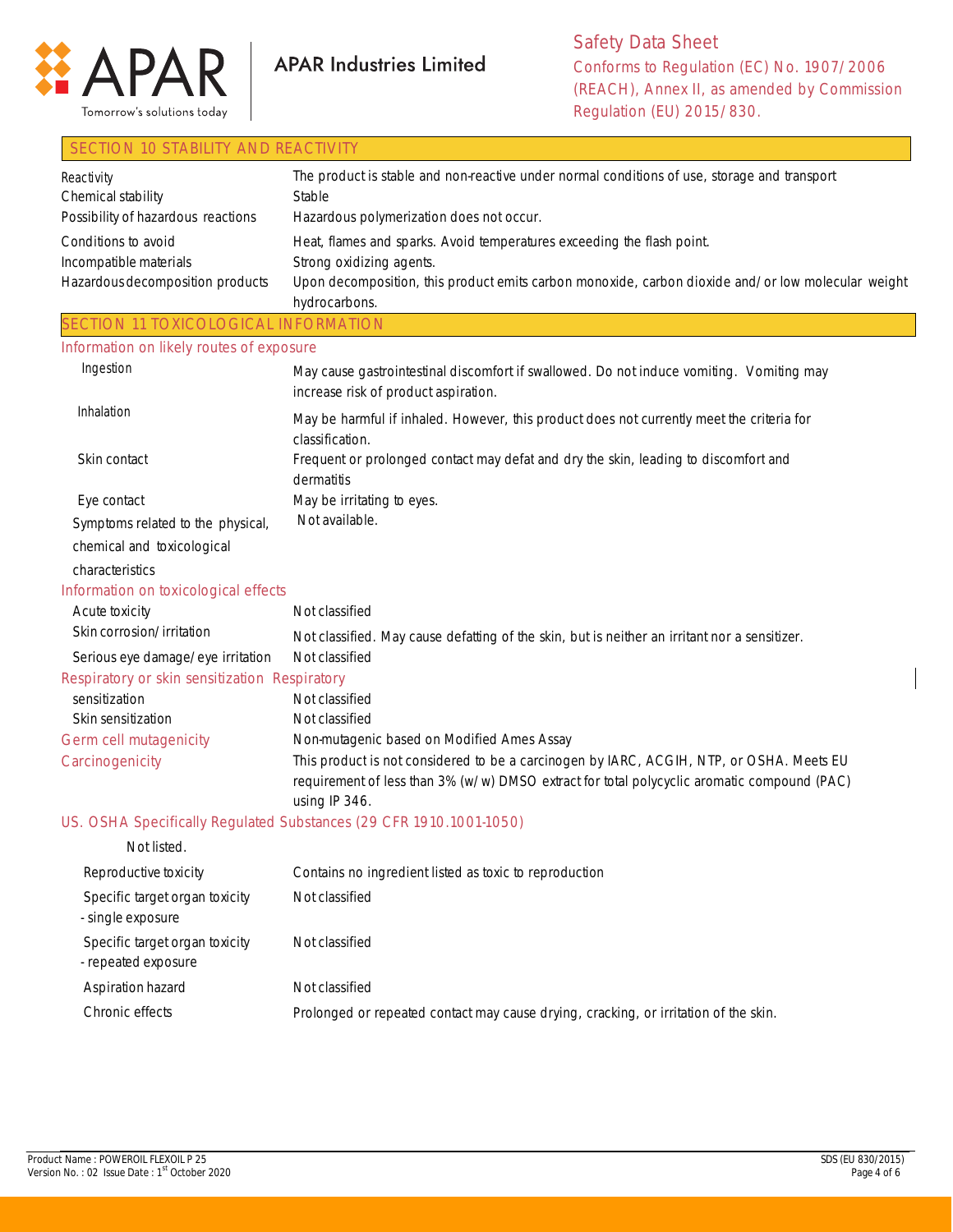

| SECTION 12 ECOLOGICAL INFORMATION                                              |                                                                                                                                                                                                                                                                                                                                  |                        |
|--------------------------------------------------------------------------------|----------------------------------------------------------------------------------------------------------------------------------------------------------------------------------------------------------------------------------------------------------------------------------------------------------------------------------|------------------------|
| Ecotoxicity                                                                    | Not expected to be harmful to aquatic organisms.                                                                                                                                                                                                                                                                                 |                        |
| Persistence and degradability                                                  | Not inherently biodegradable.                                                                                                                                                                                                                                                                                                    |                        |
| Bioaccumulative potential                                                      | Bioaccumulation is unlikely to be significant because of the low water solubility of this product.                                                                                                                                                                                                                               |                        |
| Mobility in soil                                                               | Not available.                                                                                                                                                                                                                                                                                                                   |                        |
| Other adverse effects                                                          | No other adverse environmental effects (e.g. ozone depletion, photochemical ozone creation potential,                                                                                                                                                                                                                            |                        |
|                                                                                | endocrine disruption, global warming potential) are expected from this component.                                                                                                                                                                                                                                                |                        |
| <b>SECTION 13 DISPOSAL CONSIDERATIONS</b>                                      |                                                                                                                                                                                                                                                                                                                                  |                        |
| <b>Disposal instructions</b>                                                   | When this product as supplied is to be discarded as waste, it does not meet the definition of a RCRA<br>waste under 40 CFR 261. Disposal recommendations are based on material as supplied. Disposal must<br>be in accordance with current applicable laws and regulations, and material characteristics at time of<br>disposal. |                        |
| Hazardous waste code                                                           | Not applicable.                                                                                                                                                                                                                                                                                                                  |                        |
| Waste from residues / unused<br>products                                       | Dispose of in accordance with local regulations. Avoid discharge into water courses or onto the ground.                                                                                                                                                                                                                          |                        |
| Contaminated packaging                                                         | Empty containers should be taken to an approved waste handling site for recycling or disposal.<br>Since emptied containers may retain product residue, follow label warnings even after container is<br>emptied. Offer rinsed packaging material to local recycling facilities.                                                  |                        |
| <b>SECTION 14 TRANSPORT INFORMATION</b>                                        |                                                                                                                                                                                                                                                                                                                                  |                        |
| <b>DOT</b>                                                                     | Not regulated as dangerous goods                                                                                                                                                                                                                                                                                                 |                        |
| <b>IATA</b>                                                                    | Not regulated as dangerous goods                                                                                                                                                                                                                                                                                                 |                        |
| <b>IMDG</b>                                                                    | Not regulated as dangerous goods                                                                                                                                                                                                                                                                                                 |                        |
| Transport in bulk according to<br>Annex II of MARPOL 73/78 and<br>the IBC Code | Not available.                                                                                                                                                                                                                                                                                                                   |                        |
| <b>ECTION 15 TRANSPORT INFORMATION</b>                                         |                                                                                                                                                                                                                                                                                                                                  |                        |
| US federal regulations                                                         | This product is not known to be a "Hazardous Chemical" as defined by the OSHA Hazard<br>Communication Standard, 29 CFR 1910.1200.<br>All components are on the U.S. EPA TSCA Inventory List.                                                                                                                                     |                        |
| <b>Inventory status</b>                                                        |                                                                                                                                                                                                                                                                                                                                  | On inventory (yes/no)* |
| Country(s) or region On                                                        | Inventory name                                                                                                                                                                                                                                                                                                                   |                        |
| Australia                                                                      | Australian Inventory of Chemical Substances (AICS)                                                                                                                                                                                                                                                                               | Yes                    |
| Canada                                                                         | Domestic Substances List (DSL)                                                                                                                                                                                                                                                                                                   | Yes                    |
| Canada                                                                         | Non-Domestic Substances List (NDSL)                                                                                                                                                                                                                                                                                              | No                     |
| China                                                                          | Inventory of Existing Chemical Substances in China (IECSC)                                                                                                                                                                                                                                                                       | Yes                    |
| Europe                                                                         | European Inventory of Existing Commercial Chemical Substances                                                                                                                                                                                                                                                                    | Yes                    |
| Europe                                                                         | (EINECS)                                                                                                                                                                                                                                                                                                                         | Yes                    |
| Japan                                                                          | European List of Notified Chemical Substances (ELINCS)                                                                                                                                                                                                                                                                           | No                     |
| Korea                                                                          | Inventory of Existing and New Chemical Substances (ENCS)                                                                                                                                                                                                                                                                         | Yes                    |
| New Zealand                                                                    | Existing Chemicals List (ECL)                                                                                                                                                                                                                                                                                                    | Yes                    |
| Philippines                                                                    | New Zealand Inventory                                                                                                                                                                                                                                                                                                            | Yes                    |
| United States & Puerto Rico                                                    | Philippine Inventory of Chemicals and Chemical Substances (PICCS)<br>Toxic Substances Control Act (TSCA) Inventory                                                                                                                                                                                                               | Yes                    |
|                                                                                |                                                                                                                                                                                                                                                                                                                                  |                        |

\*A "Yes" indicates that all components of this product comply with the inventory requirements administered by the governing country(s)

A "No" indicates that one or more components of the product are not listed or exempt from listing on the inventory administered by the governing country(s).